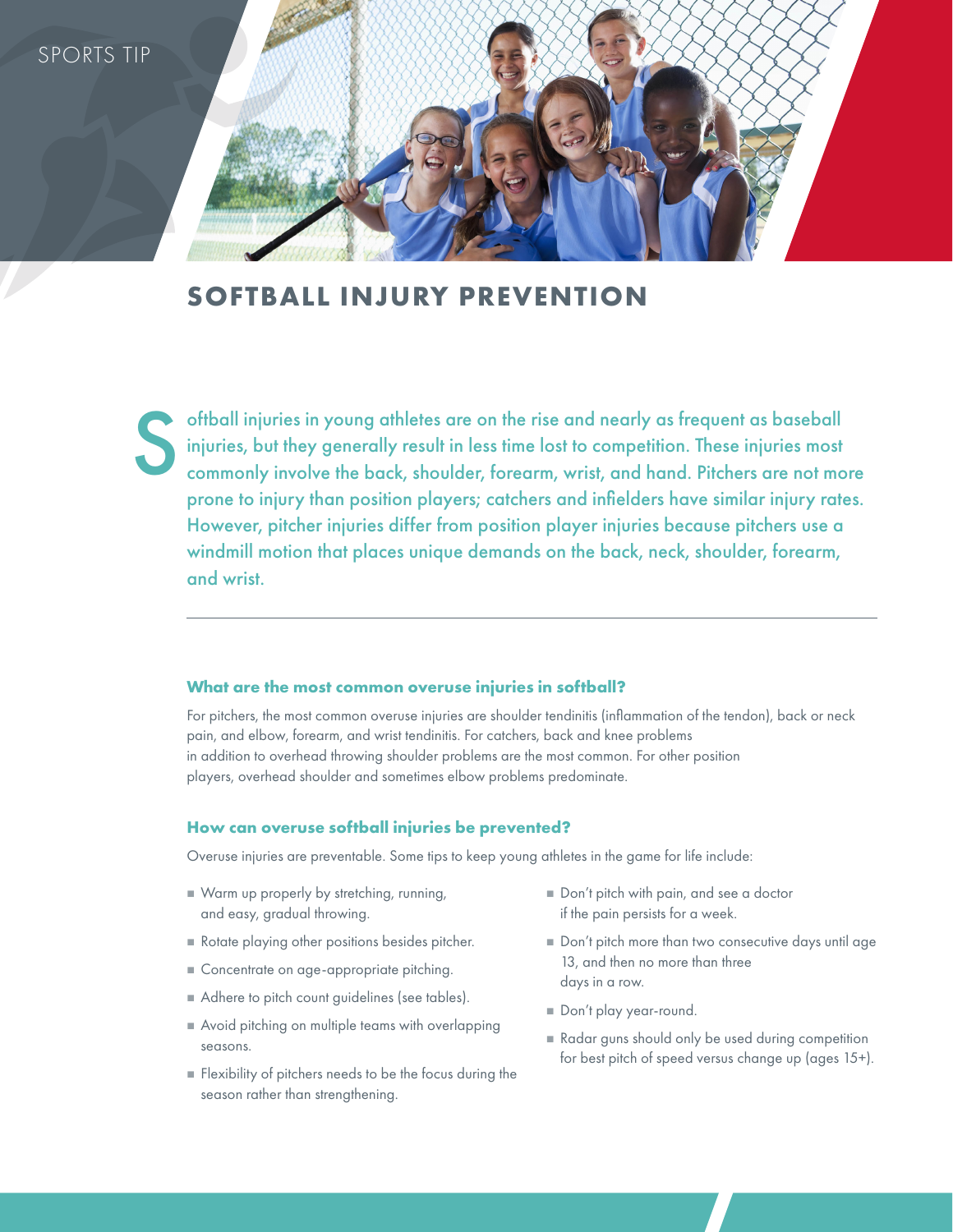

# **SOFTBALL INJURY PREVENTION**

- Communicate regularly about how your arm is feeling and if there is pain or fatigue.
- Develop skills that are age appropriate.
- Emphasize control, accuracy, and good mechanics.
- Speak with a sports medicine professional or athletic trainer if there are any concerns about injuries or prevention strategies.
- Return to play only when clearance is granted by a health care professional.

### **Maximum Pitch Counts**

| Age        |    | Pitches/Game Pitches/Day<br>Days 1 & 2 | Pitches/Day<br>Day 3 |
|------------|----|----------------------------------------|----------------------|
| $8 - 10$   | 50 | R()                                    |                      |
| $10 - 12$  | 65 | 95                                     |                      |
| $13 - 14$  | 80 | 115                                    | 80                   |
| $15$ -over |    | 14O                                    | ()()                 |

## Rest Periods

Once girls begin to play competitively, they often play two games per day on two or three consecutive days. Two days of rest for pitchers is essential to prevent injuries. Additional guidelines include:

| Girls < 12 years | only 2 days of consecutive pitching |
|------------------|-------------------------------------|
| Girls > 13 years | only 3 days of consecutive pitching |

Rest means no live pitches, including batting practice. Pitchers may need to 'loosen up' with a flexibility routine on the second rest day and can participate in hitting and field drills.

# **How is an overuse elbow or shoulder injury treated?**

The most obvious treatment for overuse is rest, especially from the activity that created the injury. Ice is also used to reduce soreness and inflammation, and Ibuprofen can be taken to help with any pain. If symptoms persist, it is critical that a rehabilitation professional or physician be contacted, especially if there is a lack of full motion. Unlike baseball injuries, most softball overuse injuries do not require surgery, but the care by a professional is advised, especially if pain persists or the injury recurs. Under some circumstances, surgery may be necessary to correct a problem. After a time loss injury, a return to play throwing program should be used (see references).